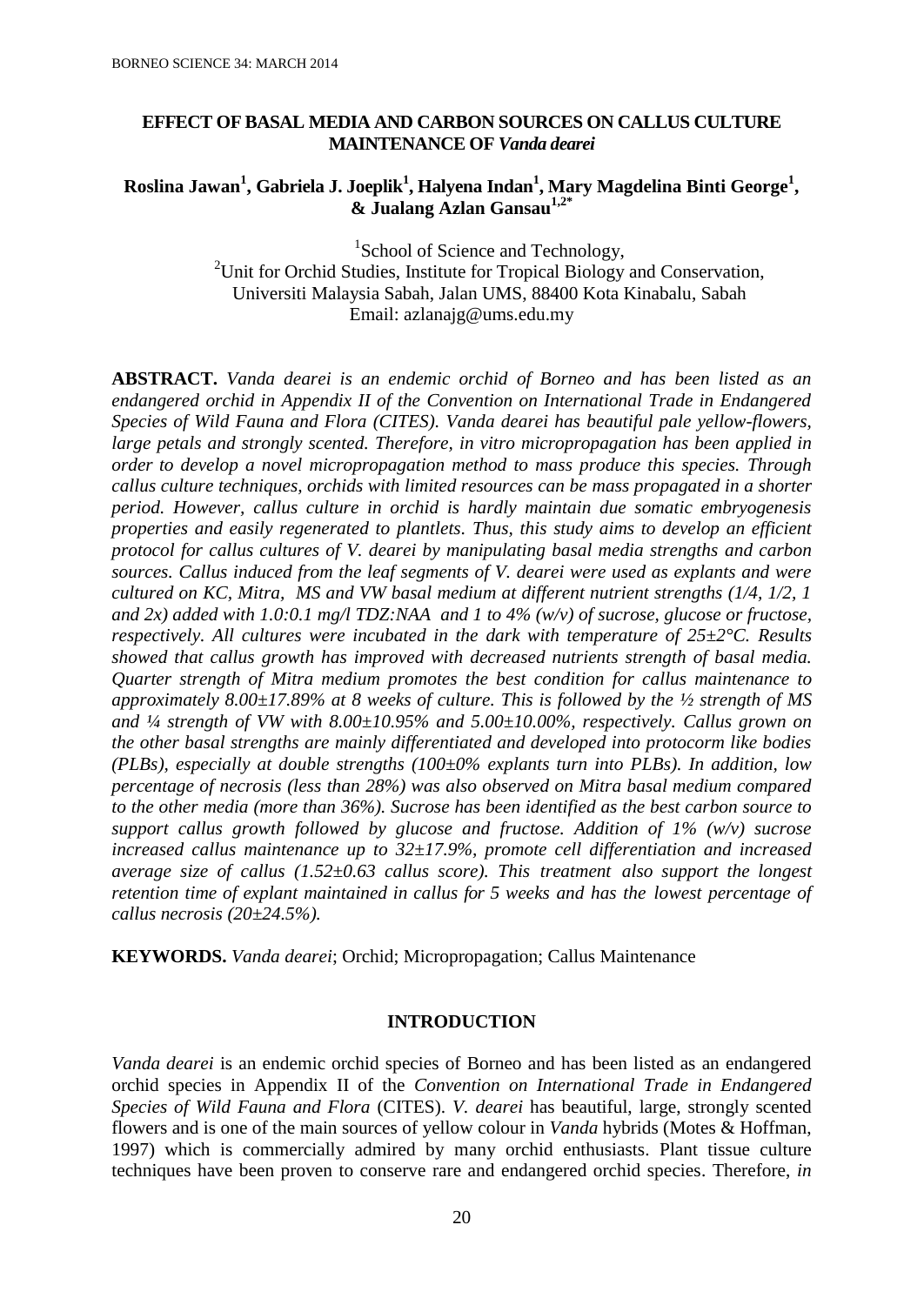*vitro* micropropagation has been applied in order to develop a novel micropropagation method to mass produce this species.

One of the most challenging micropropagation methods is an involvement of intermediary callus phase, which is considered a rather difficult morphogenetic pathway for mass plantlets production in orchids. Through intervening of callus phase, production can be scaled up manifold (Sha *et al*. 2002) from limited resources and it will produce larger number and uniform planting material in a relatively short period of time (Firoozabady & Gutterson, 2003). Even though callus induction of various orchid species have been reported using many types of explants, there are very few reports on callus maintenance as orchid callus has been considered difficult to be induced and maintained in culture (Kerbauy, 1984; Arditti & Ernst, 1993). Callus maintenance is crucial as it is used for initiating suspension cultures for rapid cell proliferation and plantlets production (George *et al*., 2008). Cell suspension cultures contain a relatively homogeneous cell population, allowing rapid and uniform access to nutrition, precursors, growth hormones and signal compounds for the cells (Mustafa *et al*., 2011). Long-term maintenance of callus cultures is very useful in plant tissue culture to facilitate the year round availability of somatic embryos and ready to be regenerated at any time without any difficult limitations (Pola *et al*., 2009).

Past studies indicated that the chemical composition of the medium is one of the factors determining the success of *in vitro* cultures (Kozak *et al*., 2007; Faedi *et al*., 2002). In addition, a wide variety of sugars may act as a carbon source for callus growth, where some species and hybrids showed preferences for specific sugar (Arditti, 1967). Therefore, this study is focused on the effect of basal media type and strengths and carbon sources on the maintenance and development of *V. dearei* callus.

# **MATERIALS AND METHODS**

#### *Preparation of Culture Material*

Sixty-day old calli induced from leaf segment of *V. dearei* were excised into 2-4 mm<sup>2</sup> of size and were used as source material. Calli were induced on Mitra (Mitra *et al*., 1976) basal medium supplemented with 1.0 mg/L TDZ x 0.1 mg/L NAA (Suaiba, 2012).

# *Effect of Basal Media Strengths*

Sixty-day old calli induced from leaf segment of *V. dearei* were used as explants and were cultured on KC (Knudson, 1946), Mitra (Mitra *et al*., 1976), MS (Murashige & Skoog, 1962) and VW (Vacin & Went, 1949) basal medium of different strengths (1/4, 1/2, 1 and 2x) added with 1.0 mg/L TDZ and 0.1 mg/L NAA**.** All cultures were incubated at 24 hours in the dark with temperature of 25±2°C.

# *Effect of Carbon Sources*

Sixty-day old calli induced from leaf segment of *V. dearei* were used as explants and were cultured on 1/4 strength of Mitra (Mitra *et al*., 1976) basal medium added with 1.0 mg/L TDZ x 0.1 mg/L NAA supplemented with 0, 1, 2, 3 and 4% (w/v) of sucrose, glucose and fructose respectively. All cultures were incubated at 24 hours in the dark with temperature of 25±2°C.

#### *Experimental Design and Data Analysis*

Experiments were performed in a Completely Randomized Design (CRD). Each treatment was conducted in 5 replicates and each replicate consisted of five calli. All the cultures were examined weekly for 8 weeks. Percentages of callus maintenance, callus score, callus colour, callus necrosis and development of callus to protocorm-like bodies (PLBs) were observed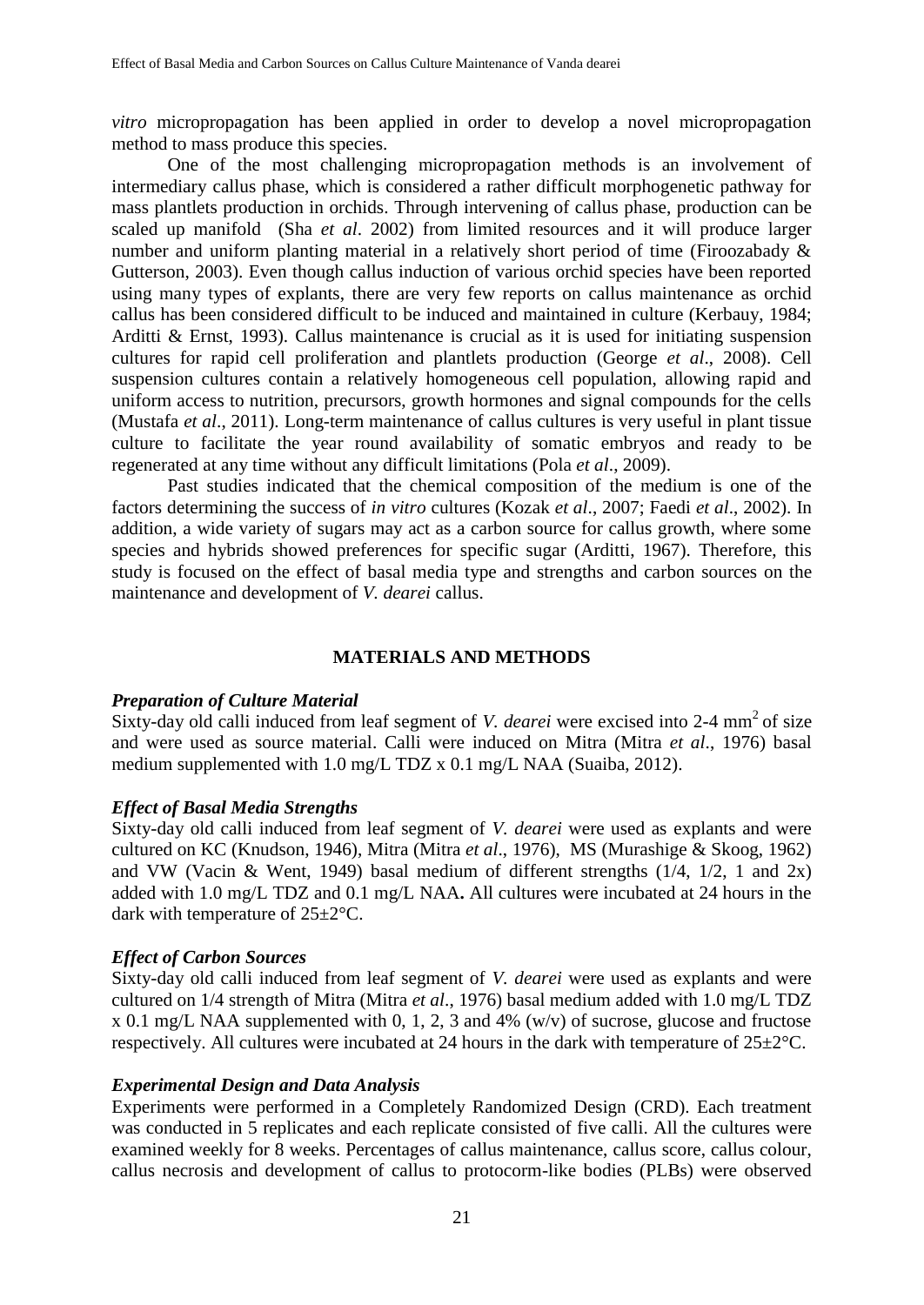and recorded weekly for 8 weeks. Data were statistically analyzed using SPPS (Statistical Package for Social Science) version 16.0 and subjected to analysis of variance (ANOVA). Duncan Multiple Range Tests were conducted for mean comparisons of data collected at p<0.05.

### **RESULTS AND DISCUSSION**

### *Maintenance and Development of Callus*

Mitra (Mitra *et al*., 1976) basal medium was suitable for maintenance and development of *V. dearei* callus followed by MS (Murashige & Skoog, 1962), VW (Vacin & Went, 1949) and KC (Knudson, 1946). KC was not suitable for callus maintenance where all explants developed into PLB at the final week of observation. Maintenance of callus was improved with the decrease in strength of basal media. As for effect of carbon sources, the most effective type of carbon source for callus maintenance was sucrose, followed by glucose and fructose. Lower concentration (1 and 2%, w/v) of all carbon sources (sucrose, glucose and fructose) have been identified as the best carbon sources to support callus maintenance compared to higher concentrations of carbon sources.

### *Effect of Basal Media Strengths on Callus Maintenance*

Basal media with lower strengths (1/4x and 1/2x) were suitable for callus maintenance and explants most likely to form PLB on higher strengths of basal media. Results show that Mitra basal medium at 1/4 strength medium was a suitable medium for maintenance and development of *V. dearei* callus with 8.00±17.89% callus remained until the final week of observation (Table 1). This is followed by the MS basal medium at 1/2 strength medium and VW at 1/4 strength medium with 8.00±10.95% and 5.00±10.00% callus maintained respectively. In hybrid *Cymbidium*, VW basal medium used for PLBs formation effectively while  $1/2x$  MS basal medium used for callus induction and formation (Teixeira, 2012). Callus of *Vanda coerulea* was successfully maintained for a month on 1/4x strength of media (Lang & Hang, 2006) and callus of *Cymbidium ensifolium* was also effectively maintained on 1/2x MS media (Lee & Lee, 2003). There was no callus maintain observed on KC basal medium. Basal media with higher strength (2x) was ineffective for callus maintenance where all explants (100±0%) turned into PLBs. Previous study showed that KC basal medium were most suitable for PLBs development of *Vanda* genus. Growth and development of *Vanda tessellate* was at optimum using KC media (Roy & Banerjee, 2002). All treatments showed high formation of PLBs at the final week of observation ranging between 92-100% of explants developed into PLBs. According to Pola *et al*. (2009), MS medium was efficient for callus induction and plant regeneration. In addition, low percentage of necrosis in the range of 8 - 28% was also observed on Mitra basal medium compared to the other media that reach up necrosis range of 36 - 100%.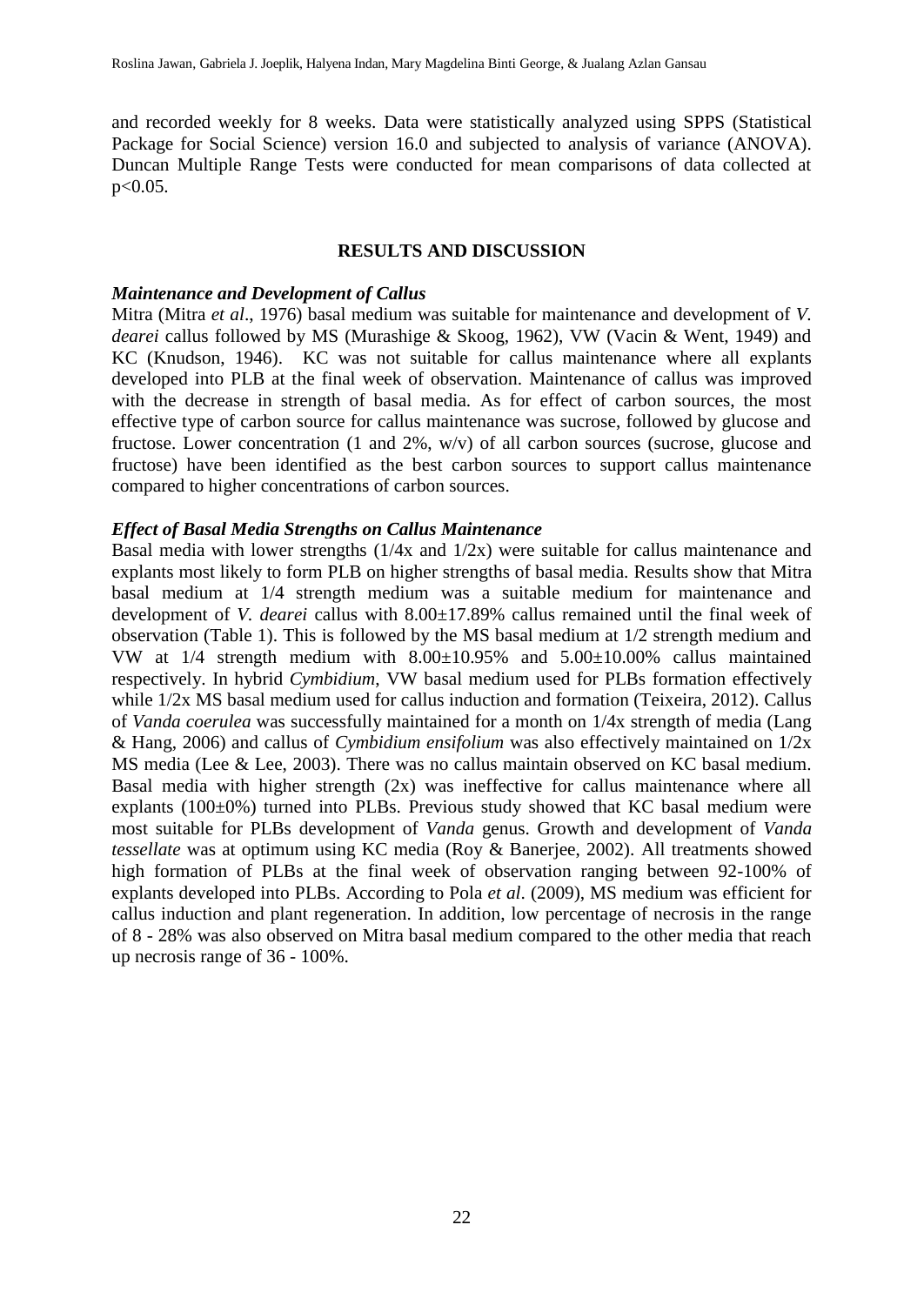| Percentages<br>No. of explant<br>of callus<br>Callus<br>Callus<br>Treatments<br>Percentages of<br>Average size<br>develop into PLB<br>explant necrosis<br>of explants<br>maintain<br>colour<br>(w/v)<br>$(Mean \pm SD)$<br>$(\pm SD)$<br>$(\pm SD)$<br>$(mm \pm SD)$<br>$36.00 \pm 32.86$ <sup>ef</sup><br>$4.87 \pm 0.31$ bcd<br>$100\pm0^a$<br>Y<br>$0\pm 0$<br>KС<br>1/4x<br><b>PLB</b><br>$85.00 \pm 19.15$ <sup>abc</sup><br>$5.93 \pm 2.00^{ab}$<br>$100 \pm 0^a$<br>Y<br><b>PLB</b><br>1/2x<br>$0\pm 0$<br>$55.00 \pm 37.86$ <sup>de</sup><br>$100 \pm 0^a$<br>Y<br>$6.33 \pm 3.18a$<br><b>PLB</b><br>1x<br>$0\pm 0$<br>$4.10 \pm 1.25$ <sup>de</sup><br>$68.00\pm43.81$ <sup>cd</sup><br>Y<br>$100 \pm 0^a$<br>2x<br><b>PLB</b><br>$0\pm 0$<br>$4.65 \pm 0.72$ bcde<br>$28.00 \pm 33.47$ <sup>fg</sup><br>Y<br>$92.00 \pm 17.89^a$<br>$\mathsf{C}$<br>$8.00 \pm 17.89$ <sup>a</sup><br>Mitra<br>1/4x<br>$5.70 \pm 1.18$ <sup>abc</sup><br>Y<br>$96.00 \pm 8.94^a$<br>$\mathcal{C}$<br>$4.00 \pm 8.94$ <sup>a</sup><br>$24.00 \pm 26.08$ <sup>g</sup><br>1/2x<br>$8.00 \pm 10.95$ <sup>fg</sup><br>$100 \pm 0^a$<br>$6.40 \pm 1.98$ <sup>a</sup><br>W<br><b>PLB</b><br>$0\pm 0$<br>1x<br>$5.92 \pm 0.92$ <sup>ab</sup><br>$20.00 \pm 20.00$ <sup>fg</sup><br>$100 \pm 0^a$<br>W<br>2x<br><b>PLB</b><br>$0\pm 0$ |      |    |          |               |                                 |                      |   |            |
|------------------------------------------------------------------------------------------------------------------------------------------------------------------------------------------------------------------------------------------------------------------------------------------------------------------------------------------------------------------------------------------------------------------------------------------------------------------------------------------------------------------------------------------------------------------------------------------------------------------------------------------------------------------------------------------------------------------------------------------------------------------------------------------------------------------------------------------------------------------------------------------------------------------------------------------------------------------------------------------------------------------------------------------------------------------------------------------------------------------------------------------------------------------------------------------------------------------------------------------------------------------------------------------------------------------------|------|----|----------|---------------|---------------------------------|----------------------|---|------------|
|                                                                                                                                                                                                                                                                                                                                                                                                                                                                                                                                                                                                                                                                                                                                                                                                                                                                                                                                                                                                                                                                                                                                                                                                                                                                                                                        |      |    |          |               |                                 |                      |   | texture    |
|                                                                                                                                                                                                                                                                                                                                                                                                                                                                                                                                                                                                                                                                                                                                                                                                                                                                                                                                                                                                                                                                                                                                                                                                                                                                                                                        |      |    |          |               |                                 |                      |   |            |
|                                                                                                                                                                                                                                                                                                                                                                                                                                                                                                                                                                                                                                                                                                                                                                                                                                                                                                                                                                                                                                                                                                                                                                                                                                                                                                                        |      |    |          |               |                                 |                      |   |            |
|                                                                                                                                                                                                                                                                                                                                                                                                                                                                                                                                                                                                                                                                                                                                                                                                                                                                                                                                                                                                                                                                                                                                                                                                                                                                                                                        |      |    |          |               |                                 |                      |   |            |
|                                                                                                                                                                                                                                                                                                                                                                                                                                                                                                                                                                                                                                                                                                                                                                                                                                                                                                                                                                                                                                                                                                                                                                                                                                                                                                                        |      |    |          |               |                                 |                      |   |            |
|                                                                                                                                                                                                                                                                                                                                                                                                                                                                                                                                                                                                                                                                                                                                                                                                                                                                                                                                                                                                                                                                                                                                                                                                                                                                                                                        |      |    |          |               |                                 |                      |   |            |
|                                                                                                                                                                                                                                                                                                                                                                                                                                                                                                                                                                                                                                                                                                                                                                                                                                                                                                                                                                                                                                                                                                                                                                                                                                                                                                                        |      |    |          |               |                                 |                      |   |            |
|                                                                                                                                                                                                                                                                                                                                                                                                                                                                                                                                                                                                                                                                                                                                                                                                                                                                                                                                                                                                                                                                                                                                                                                                                                                                                                                        |      |    |          |               |                                 |                      |   |            |
|                                                                                                                                                                                                                                                                                                                                                                                                                                                                                                                                                                                                                                                                                                                                                                                                                                                                                                                                                                                                                                                                                                                                                                                                                                                                                                                        |      |    |          |               |                                 |                      |   |            |
|                                                                                                                                                                                                                                                                                                                                                                                                                                                                                                                                                                                                                                                                                                                                                                                                                                                                                                                                                                                                                                                                                                                                                                                                                                                                                                                        |      |    |          |               |                                 |                      |   |            |
|                                                                                                                                                                                                                                                                                                                                                                                                                                                                                                                                                                                                                                                                                                                                                                                                                                                                                                                                                                                                                                                                                                                                                                                                                                                                                                                        |      |    |          |               |                                 |                      |   |            |
|                                                                                                                                                                                                                                                                                                                                                                                                                                                                                                                                                                                                                                                                                                                                                                                                                                                                                                                                                                                                                                                                                                                                                                                                                                                                                                                        | 1/4x | MS | $0\pm 0$ | $100 \pm 0^a$ | $56.00 \pm 28.08$ <sup>de</sup> | $4.68 \pm 0.73$ bcde | Y | <b>PLB</b> |
| 72.00±33.47bcd<br>$4.12 \pm 1.18$ <sup>de</sup><br>Y<br>$8.00 \pm 10.95^{\text{a}}$<br>$92.00 \pm 10.95^a$<br>1/2x<br>$\mathsf{C}$                                                                                                                                                                                                                                                                                                                                                                                                                                                                                                                                                                                                                                                                                                                                                                                                                                                                                                                                                                                                                                                                                                                                                                                     |      |    |          |               |                                 |                      |   |            |
| $88.00 \pm 10.95$ <sup>abc</sup><br>$3.84 \pm 0.62$ <sup>de</sup><br>$\overline{B}$<br>$4.00 \pm 8.94$ <sup>a</sup><br>$96.00 \pm 8.94^a$<br>$\mathcal{C}$<br>1x                                                                                                                                                                                                                                                                                                                                                                                                                                                                                                                                                                                                                                                                                                                                                                                                                                                                                                                                                                                                                                                                                                                                                       |      |    |          |               |                                 |                      |   |            |
| B<br>$100 \pm 0^a$<br>$100 \pm 0^{\text{a}}$<br>$3.32 \pm 0.30^e$<br><b>PLB</b><br>2x<br>$0\pm 0$                                                                                                                                                                                                                                                                                                                                                                                                                                                                                                                                                                                                                                                                                                                                                                                                                                                                                                                                                                                                                                                                                                                                                                                                                      |      |    |          |               |                                 |                      |   |            |
|                                                                                                                                                                                                                                                                                                                                                                                                                                                                                                                                                                                                                                                                                                                                                                                                                                                                                                                                                                                                                                                                                                                                                                                                                                                                                                                        |      |    |          |               |                                 |                      |   |            |
| $70.00 \pm 25.82$ <sup>bcd</sup><br>$4.20 \pm 0.28$ <sup>de</sup><br>Y<br>$5.00 \pm 10.00^a$<br>$95.00 \pm 10.00^a$<br>$\mathcal{C}$<br><b>VW</b><br>1/4x                                                                                                                                                                                                                                                                                                                                                                                                                                                                                                                                                                                                                                                                                                                                                                                                                                                                                                                                                                                                                                                                                                                                                              |      |    |          |               |                                 |                      |   |            |
| $4.15 \pm 0.87$ <sup>de</sup><br>$64.00 \pm 32.86$ <sup>cd</sup><br>Y<br>$100 \pm 0^a$<br>$0\pm 0$<br><b>PLB</b><br>1/2x                                                                                                                                                                                                                                                                                                                                                                                                                                                                                                                                                                                                                                                                                                                                                                                                                                                                                                                                                                                                                                                                                                                                                                                               |      |    |          |               |                                 |                      |   |            |
| $56.00 \pm 29.66$ <sup>de</sup><br>$4.32 \pm 0.41$ <sup>cde</sup><br>Y<br>$100 \pm 0^a$<br><b>PLB</b><br>1x<br>$0\pm 0$                                                                                                                                                                                                                                                                                                                                                                                                                                                                                                                                                                                                                                                                                                                                                                                                                                                                                                                                                                                                                                                                                                                                                                                                |      |    |          |               |                                 |                      |   |            |
| $96.00 \pm 8.94^{ab}$<br>$3.44 \pm 0.33$ <sup>de</sup><br>$100 \pm 0^{\text{a}}$<br>B<br>2x<br><b>PLB</b><br>$0\pm 0$                                                                                                                                                                                                                                                                                                                                                                                                                                                                                                                                                                                                                                                                                                                                                                                                                                                                                                                                                                                                                                                                                                                                                                                                  |      |    |          |               |                                 |                      |   |            |

# **Table 1. Effect of different types and strengths of basal Media on maintenance and development of** *V. dearei* **callus after 8 weeks of culture.**

*Note: Data obtained from twenty five replicates. Data followed by the same letters are not significantly different (p< 0.05), based on Duncan's Multiple Range Test. SD- Standard deviation. B-Brown; Y-Yellowish; W-White; C-Compact; PLB-Protocorm-like body.*

#### *Effect of Carbon Sources on Maintenance and Development of Callus*

Callus maintenance of *V. dearei* was observed on 1/4x Mitra medium added with 1.0 mg/L NAA+1.0 mg/L BAP and supplemented with various carbon sources (sucrose, glucose and fructose) with 1, 2, 3 and 4% (w/v) concentrations. The percentages of callus maintain, number of explant develop into PLB, percentages of explant necrosis, average score of callus size, callus color and callus texture were shown in Table 2 for effect of sucrose, glucose and fructose at different concentrations. Sucrose has been identified as the best carbon source to support callus maintenance followed by glucose and fructose. Highest proliferation of callus was also observed in media containing sucrose maybe due to easy utilization of sucrose in metabolism (Abu *et al*., 2005). Sucrose contributes to the osmotic potential of the medium (Nowak *et al*., 2004) which would permit the absorption of mineral nutrients present in medium, essential to the cells growth and so the optimal osmotic pressure required for optimal proliferation, may vary from culture to culture. Results showed that low concentration of carbon sources was more effective on callus maintenance.

Best carbon source treatment was observed on 1/4x Mitra medium supplemented with 1% (w/v) sucrose which maintained callus up to  $32.00\pm17.9$ % after 8 weeks of culture as shown in Figure 1(b). It also has the lowest percentage of explant necrosis  $(20\pm 24.5\%)$ . In the present study, low percentages of callus maintain obtained from media added with higher concentrations of carbon sources. This was in contrast to the observations on callus maintenance by Priyanka *et al*. (2011) where 2% (w/v) sucrose reduced the callus growth while medium contained 3% sucrose was defined as the best conditions for long term maintenance and proliferation of callus cultures. Treatment with glucose at 1 to 4%  $(w/v)$ succeeded in maintaining callus up to week 4 of culture however callus further developed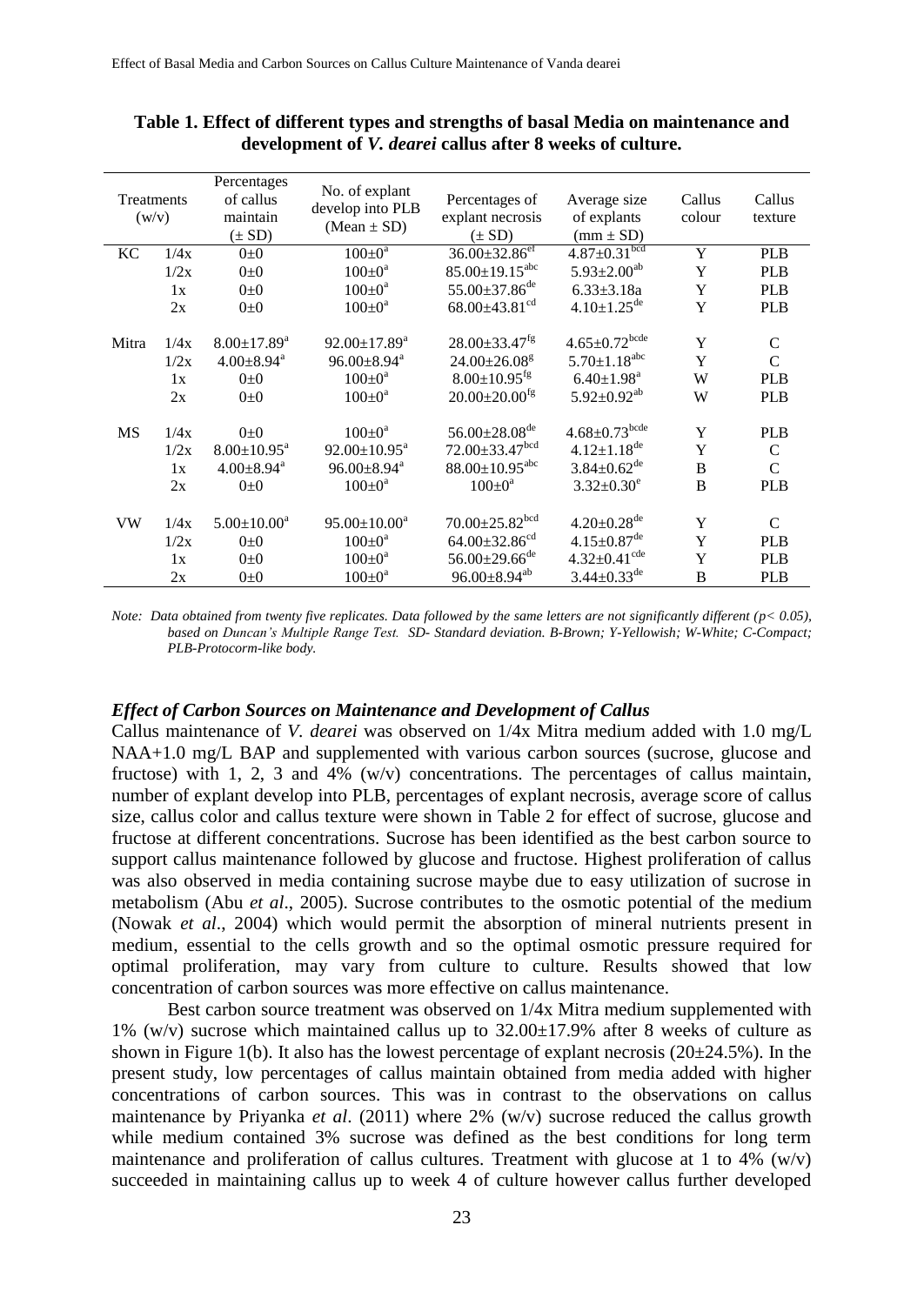into PLB (Figure 1c). The percentage of shoot-redifferentiated callus clumps was also highest in glucose and lowest in sucrose (Harada *et al*., 1983). Treatment with 1% (w/v) glucose has the highest percentage of callus maintained  $(16.00\pm17.9\%)$  and lowest percentage of explant necrosis  $(12.00\pm0.6\%)$  compared to treatment with 2 to 4% (w/v) glucose. Callus was maintained up to week 3 in treatment with fructose however callus was further developed into PLB. Callus formed PLB was highly observed on treatment with 2% (w/v) fructose which was  $64.00\pm21.9\%$  and followed by 1% (w/v) fructose (52.00 $\pm10.95\%$ ). Media added with fructose followed by glucose also shown highest growth of PLBs of *Dendrobium* Alya Pink (Nambiar *et al*., 2012). There was no callus maintained on treatments with 3 and 4% (w/v) fructose after final week of observation. Highest rate of necrosis was also observed on treatments with 3 and 4% (w/v) of all carbon sources range between 52-100% (Figure 1d). Callus was also maintained on treatment without carbon sources and according to Giladi *et al*. (1977), stress conditions such as sucrose starvation have been shown to produce a rise in endogenous plant growth regulators which may also be involved in callus formation. In addition, highest average score of callus size recorded on treatment with 1% (w/v) glucose  $(2.0\pm1.0)$  followed by 1% (w/v) sucrose  $(1.5\pm0.6)$  and 1% (w/v) fructose  $(1.5\pm0.7)$ . Recent study on PLBs size also recorded larger PLB sizes with the addition of glucose, sucrose and fructose compared to other carbon sources treatment (Nambiar *et al*., 2012). This was because both carbon sources especially glucose and sucrose play an essential role in acceleration cell division process by specifically enhancing cell expansion (Borisjuk *et al*., 2003).

|            |                      | Percentages                                                             | No. of explant                                                                 | Percentages                                                                                            | Average                                                                                 |                  |                                                      |
|------------|----------------------|-------------------------------------------------------------------------|--------------------------------------------------------------------------------|--------------------------------------------------------------------------------------------------------|-----------------------------------------------------------------------------------------|------------------|------------------------------------------------------|
| Treatments |                      | of<br>callus                                                            | develop<br>into                                                                | of<br>explant                                                                                          | score of                                                                                | Callus           | Callus                                               |
| (w/v)      |                      | maintain                                                                | <b>PLB</b>                                                                     | necrosis                                                                                               | callus size                                                                             | colour           | texture                                              |
|            |                      | $(\pm SD)$                                                              | $(Mean \pm SD)$                                                                | $(\pm SD)$                                                                                             | $(Mean \pm SD)$                                                                         |                  |                                                      |
| Control    |                      | $12{\pm}26.83^{bc}$                                                     | $28 \pm 17.89^{bcd}$                                                           | $68 \pm 17.9^{ab}$                                                                                     | $1.2 \pm 0.6^{bc}$                                                                      | B                | <b>PLB</b>                                           |
| Sucrose    | $1\%$                | $32 \pm 17.9^{\circ}$                                                   | $52{\pm}10.9^{\rm a}$                                                          | $20 \pm 24.5$ <sup>ef</sup>                                                                            | $1.5 \pm 0.6^{ab}$                                                                      | Y                | Compact                                              |
|            | 2%                   | $4\pm8.9^{bc}$                                                          | $56 \pm 21.9^{\rm a}$                                                          | $40 \pm 24.5^{\text{de}}$                                                                              | $1.2 \pm 0.3^b$                                                                         | Y                | <b>PLB</b>                                           |
|            | 3%                   | $0+0^{\circ}$                                                           | $48 + 22.8$ <sup>abc</sup>                                                     | $52 \pm 22.8$ <sup>cd</sup>                                                                            | $1.1 \pm 0.4^{bc}$                                                                      | Y                | <b>PLB</b>                                           |
|            | 4%                   | $0\pm 0^{\circ}$                                                        | $8 \pm 10.9$ <sup>abc</sup>                                                    | $92 \pm 10.95^{ab}$                                                                                    | $0.5 \pm 0.8$ <sup>d</sup>                                                              | B                | <b>PLB</b>                                           |
|            |                      |                                                                         |                                                                                |                                                                                                        |                                                                                         |                  |                                                      |
| Glucose    | 1%                   | $16{\pm}16.7^b$                                                         | $72 \pm 22.8^{\text{a}}$                                                       | $12{\pm}17.9^{f}$                                                                                      | $2.0 \pm 1.0^a$                                                                         | Y                | Compact                                              |
|            | 2%                   | $12{\pm}10.9^{bc}$                                                      | $56 \pm 21.9^{\rm a}$                                                          | $32 \pm 30.3^{\text{def}}$                                                                             | $1.6 \pm 0.7^{ab}$                                                                      | Y                | <b>PLB</b>                                           |
|            | 3%                   | $4\pm8.9^\circ$                                                         | $24 \pm 8.9$ <sup>cde</sup>                                                    | $72 \pm 17.9$ <sup>bc</sup>                                                                            | $1.2 \pm 0.5^{bc}$                                                                      | Y                | <b>PLB</b>                                           |
|            | 4%                   | $0\pm0^{\circ}$                                                         | $8 \pm 10.9^{\text{de}}$                                                       | $92 \pm 10.9^{ab}$                                                                                     | $0.7 \pm 0.6$ <sup>cd</sup>                                                             | B                | <b>PLB</b>                                           |
| Fructose   | 1%<br>2%<br>3%<br>4% | $8 \pm 10.9$ bc<br>$4\pm8.9^{bc}$<br>$0\pm0^{\circ}$<br>$0\pm0^{\circ}$ | $52{\pm}10.9^{ab}$<br>$64{\pm}21.9^a$<br>$0\pm0^e$<br>$8 \pm 10.9^{\text{de}}$ | $40 \pm 14.1$ <sup>de</sup><br>$32 + 22.8$ <sup>def</sup><br>$100 \pm 0^{\rm a}$<br>$92 \pm 10.9^{ab}$ | $1.5 \pm 0.7^{ab}$<br>$1.3 \pm 0.5^b$<br>$0.8 \pm 0.5$ <sup>cd</sup><br>$0.5 \pm 0.6^d$ | Y<br>Y<br>B<br>B | <b>PLB</b><br><b>PLB</b><br><b>PLB</b><br><b>PLB</b> |

| Table 2. Effect of carbon sources on maintenance and development of <i>V. dearei</i> callus on |  |
|------------------------------------------------------------------------------------------------|--|
| 1/4x Mitra (Mitra <i>et al.</i> , 1976) after 8 weeks of culture.                              |  |

*Note: Data obtained from twenty five replicates. Data followed by the same letters are not significantly different (p< 0.05), based on Duncan's Multiple Range Test. SD- Standard deviation. Callus size increment scoring: 0-No size increase (0mm); 1-Size increased less than 0.5mm; 2-Size increased 1mm; 3-Size increased more than 1mm. B-Brown; Y-Yellowish; W-White; C-Compact; PLB-Protocorm-like body.*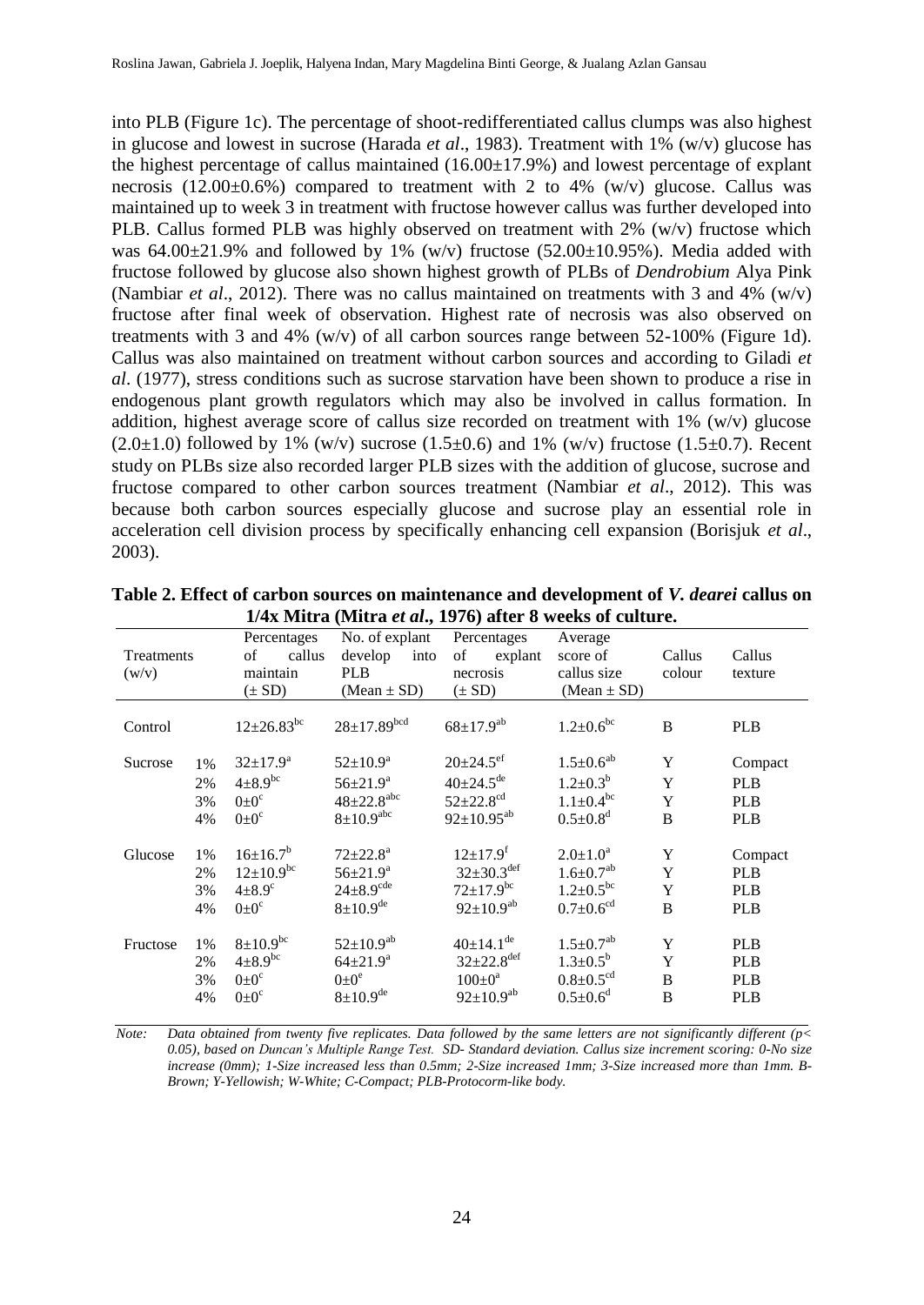

**Figure 1. Maintenance and development of** *V. dearei* **callus (a) Sixty-day old callus induced from leaf segment of** *V. dearei* **were used as explants; (b) Explant maintained in callus formed after 8 weeks of culture; (c) Explant developed into PLB; (d) Explant experienced necrosis. (Bar= 1mm).**

#### **CONCLUSION**

In conclusion, optimization of different types and strengths of basal media and carbon sources on maintenance and development of *V. dearei* callus had been achieved on 1/4 strength of Mitra basal medium supplemented with 1% (w/v) of sucrose, 1.0 mg/L TDZ and 0.1 mg/L NAA. This condition promotes highest percentages value of callus maintain and the lowest percentage of necrosis callus for up to 8-weeks of culture. The callus maintenance study is an important work as orchid callus culture tends to form protocorm-like body for long term maintenance and further used to initiate suspension cells culture.

#### **REFERENCES**

- Abu, R. M., Mahfuzur, R. M., Obaidul, J., Prodhan, A. K. M. & Ichihashi, S. 2005. Effects of carbohydrates on callus growth and callus derived plantlet regeneration in *Doritaenopsis* Orchid. *Biotechnology* **4**(2): 126-131
- Arditti, J. 1967. Factors affecting the germination of orchid seeds. *Bot. Rev*. **33**: 1-97
- Arditti, J., & Ernst, R. 1993. *Micropropagation of Orchids*. John Wiley and Sons Inc., New York.
- Borisjuk, L., Rolletschek, H., Wobus, V. & Weber, H. 2003. Differentiation of legume cotyledons as related to metabolic gradients and assimilate transport into seeds. *J Exp Bot*. **54** (382): 503-512.
- Faedi, W., Mourgues, F., & Rosati, C. 2002. Strawberry breeding and varieties: situation and perspectives. *Acta Hort*. **567**: 51-59
- Firoozabady, E., & Gutterson, N. 2003. Cost-effective *in vitro* propagation methods for pineapple. *Plant Cell Reports*. **21**(9): 844-50
- George, E. F., Hall, M. A. & De Klerk, G. J. (eds.). 2008. *Plant Propagation by Tissue Culture: The Background: 3rd Edition.* The Netherlands, Springer. pp 13-15
- Giladi, I., Altman, A. & Goren, R. 1977. Differential effect of sucrose, absisic acid and benzyladenine on shoot growth and callus formation in the abscission zone of excised citrus buds. *Plant Physiol* **59**:1161-1164.
- Harada, T., & Takuwa, T. 1983. Studies on the morphogenisis of asparagus: VI. Effect of sugar on callus and organ formation in the *in vitro* culture of shoot segments of the seedlings*. Journal of the Faculty of Agriculture, Hokkaido University*. **61** (3): 307- 314